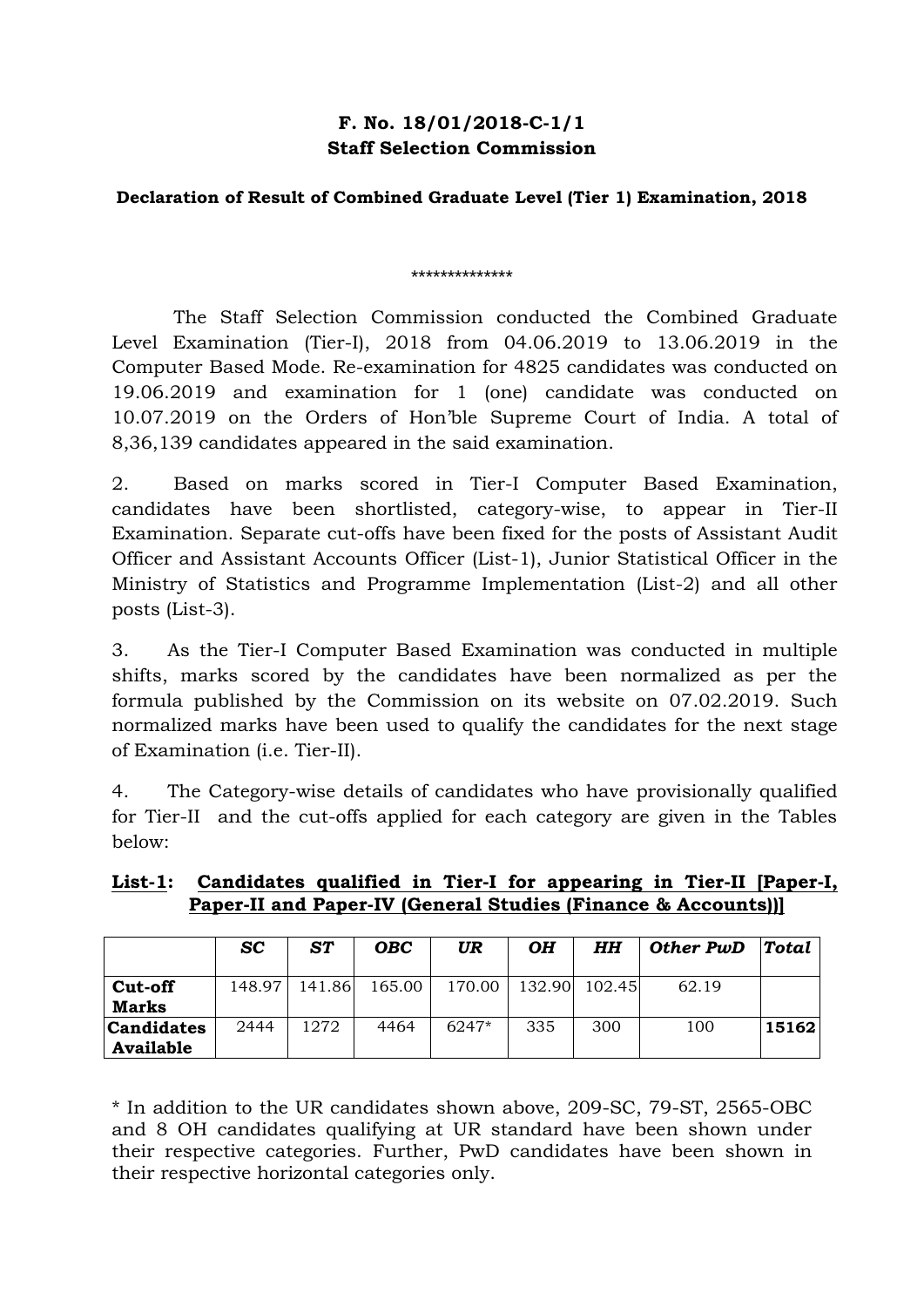| List-2: Candidates qualified in Tier-I for appearing in Tier-II [Paper-I, |  |  |  |  |
|---------------------------------------------------------------------------|--|--|--|--|
| <b>Paper-II and Paper-III (Statistics)]</b>                               |  |  |  |  |

|            | <b>SC</b> | ST     | OBC    | UR    | OH            | HH    | VH    | <b>Other</b> | Total |
|------------|-----------|--------|--------|-------|---------------|-------|-------|--------------|-------|
|            |           |        |        |       |               |       |       | PwD          |       |
| Cut-off    | 140.11    | 129.56 | 162.35 |       | 165.96 112.48 | 51.99 | 64.57 | 40.00        |       |
| Marks      |           |        |        |       |               |       |       |              |       |
| Candidates | 1421      | 891    | 2008   | 3177* | 333           | 333   | 364   | 51           | 8578  |
| Available  |           |        |        |       |               |       |       |              |       |

\* In addition to the UR candidates shown above, 104-SC, 37-ST, 1429-OBC, 5-OH, 1-HH and 3-VH candidates qualifying at UR standard have been shown under their respective categories. Further, PwD candidates have been shown in their respective horizontal categories only.

Note: Only those candidates who have applied for the post of J.S.O. and reported possessing of requisite EQ in the online Application Forms have been considered eligible for List-2.

**List-3: Candidates qualified in Tier-I for appearing in Tier-II (Paper-I and Paper-II):**

|                   | <b>SC</b> | ST     | <b>OBC</b> | UR     | ESM   | OН    | HH    | VH    | Other | $\bf Total$ |
|-------------------|-----------|--------|------------|--------|-------|-------|-------|-------|-------|-------------|
|                   |           |        |            |        |       |       |       |       | PwD   |             |
| Cut-off           | 111.10    | 103.22 | 131.18     | 137.07 | 40.00 | 95.55 | 40.00 | 70.25 | 40.00 |             |
| Marks             |           |        |            |        |       |       |       |       |       |             |
| <b>Candidates</b> | 27835     | 12836  | 44078      | 51771* | 8146  | 2727  | 1548  | 1282  | 173   | 150396      |
| Available         |           |        |            |        |       |       |       |       |       |             |

\* In addition to the UR candidates shown above, 6323-SC, 1819-ST, 32718-OBC, 330-Ex-Servicemen (ESM), 240-OH, 29-HH, 103-VH and 2-Other PwD candidates qualifying at UR standard have been shown under their respective categories. Further, ESM & PwD candidates have been shown in their respective horizontal categories only.

5. 1 (one) debarred candidate having Roll No. 3003306676 was found to have appeared in this Examination. Result of this candidate has not been processed.

6. Candidates belonging to reserved categories for whom certain percentage of vacancies are reserved, as per the policy of the Government must contact the respective Regional Offices of the Commission immediately if they do not belong to the category shown against their Roll numbers.

7. The Combined Graduate Level (Tier-II) Examination, 2018 is tentatively scheduled to be held from 11.09.2019 to 13.09.2019. The Admission Certificate of the qualified candidates will be uploaded on the websites of the respective Regional Offices approximately 07 days before the conduct of the Tier-II Exam.